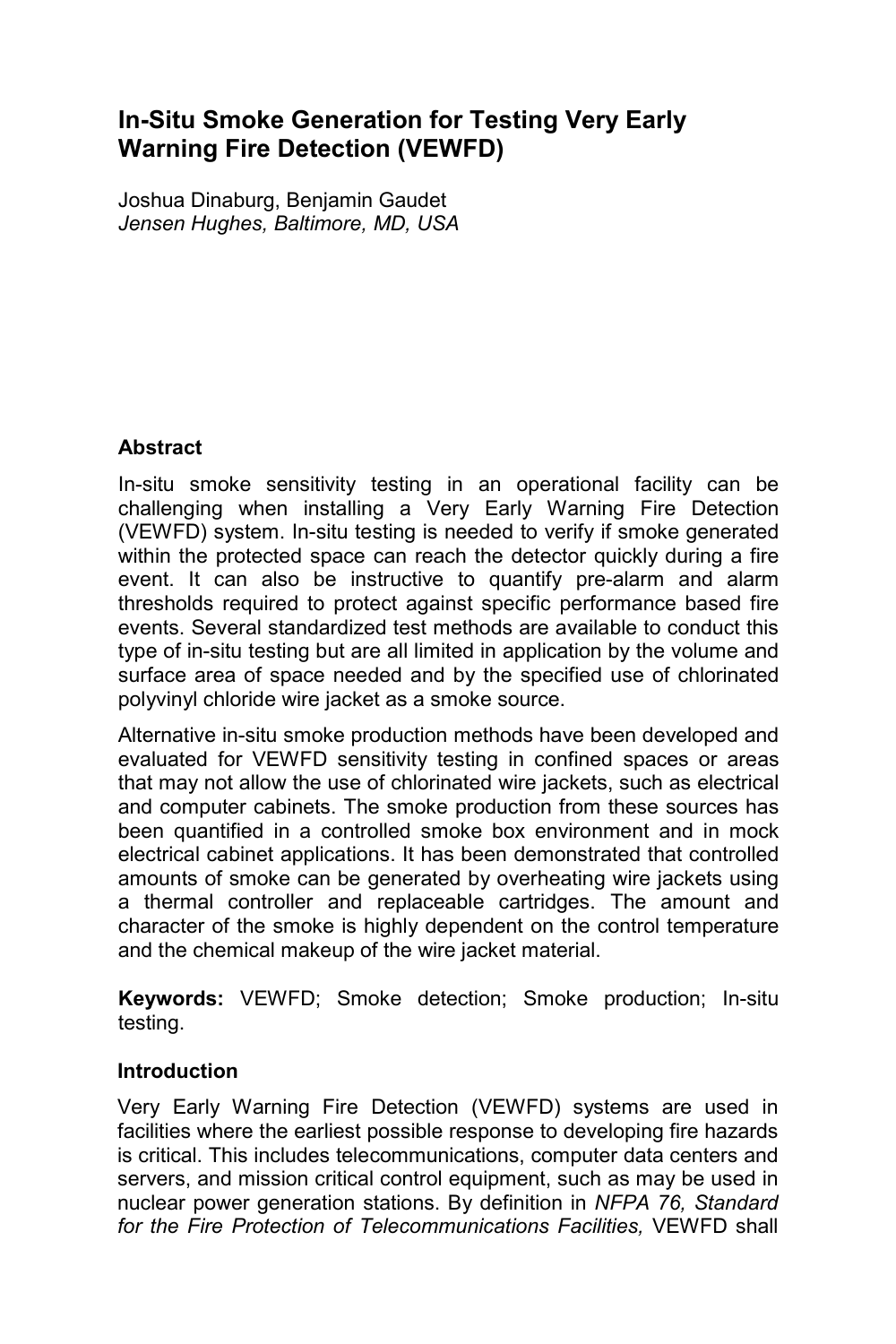provide a minimum Alert condition response at spot/sampling ports of 0.65 %/m (0.2 %/ft) obscuration and an Alarm condition at 3.2 %/m (1.0 %.ft) [1]. These systems may be installed to measure return air collection from the protected space, to provide distributed ceiling, plenum, or subfloor protection, or to provide isolated protection of a small space, such as electrical or computer cabinets.

VEWFD may include very sensitive spot type ionization or photoelectric detection or aspirated air sampling ports utilizing centralized light scattering or cloud chamber type detection. When installing a VEWFD system, the system must be tested for detection response and network integrity per the requirements of *NFPA 72, National Fire Alarm and Signaling Code* [2]. This requires a functional verification of alarm response of all spot detectors or a pipe integrity transport test conducted in accordance with manufacturer's requirements.

Existing methods for in-situ testing are summarized in NFPA 76, Annex B [1]. Existing methods apply current through a polyvinyl chloride (PVC) jacketed wire sample of a given length for a specified duration. Four tests are specified including 2 m and 1 m wire tested per BS 6266 [3], a modified BS 6266 test with parallel wires, and a North American wire test (stiffer wire than BS 6266). All tests produce a small amount of smoke by conducting a high current through a small gauge wire, resulting in elevated conductor core temperatures and smoke generation from the wire jacket. A small puff of low thermal energy smoke is generated and moved by prevailing air flow patterns. By placing the source in various locations, an installer can verifier that smoke is effectively transported to the installed detector location.

The existing methods of testing can be difficult to conduct in all environments. The NFPA 76 Annex B tests all require laying out a piece of wire 1-2 m in length and conducting up to 15 A (28 A for North American wire tests) through the wire to produce excessive heating and smoke generation. It is important that the wire does not overlap or touch itself as it may short circuit when the jacket is thermally degraded during testing. It is also important that the wire be placed on a non-combustible and disposable surface as the heated wire will deposit soot and char on the supporting surface. The amount of space necessary and the surface protection can make these tests difficult to conduct within a confined space, such as an electrical cabinet.

In addition to the physical space required to conduct the wire tests of NFPA 76 Annex B, all four provided test methods call for a wire with a PVC jacket. Although the tests are short and the temperatures minimized, overheating of chlorinated wire will produce some amount of hydrochloric acid (HCL) vapor. This is a concern for some facilities wishing to conduct an in-situ sensitivity test.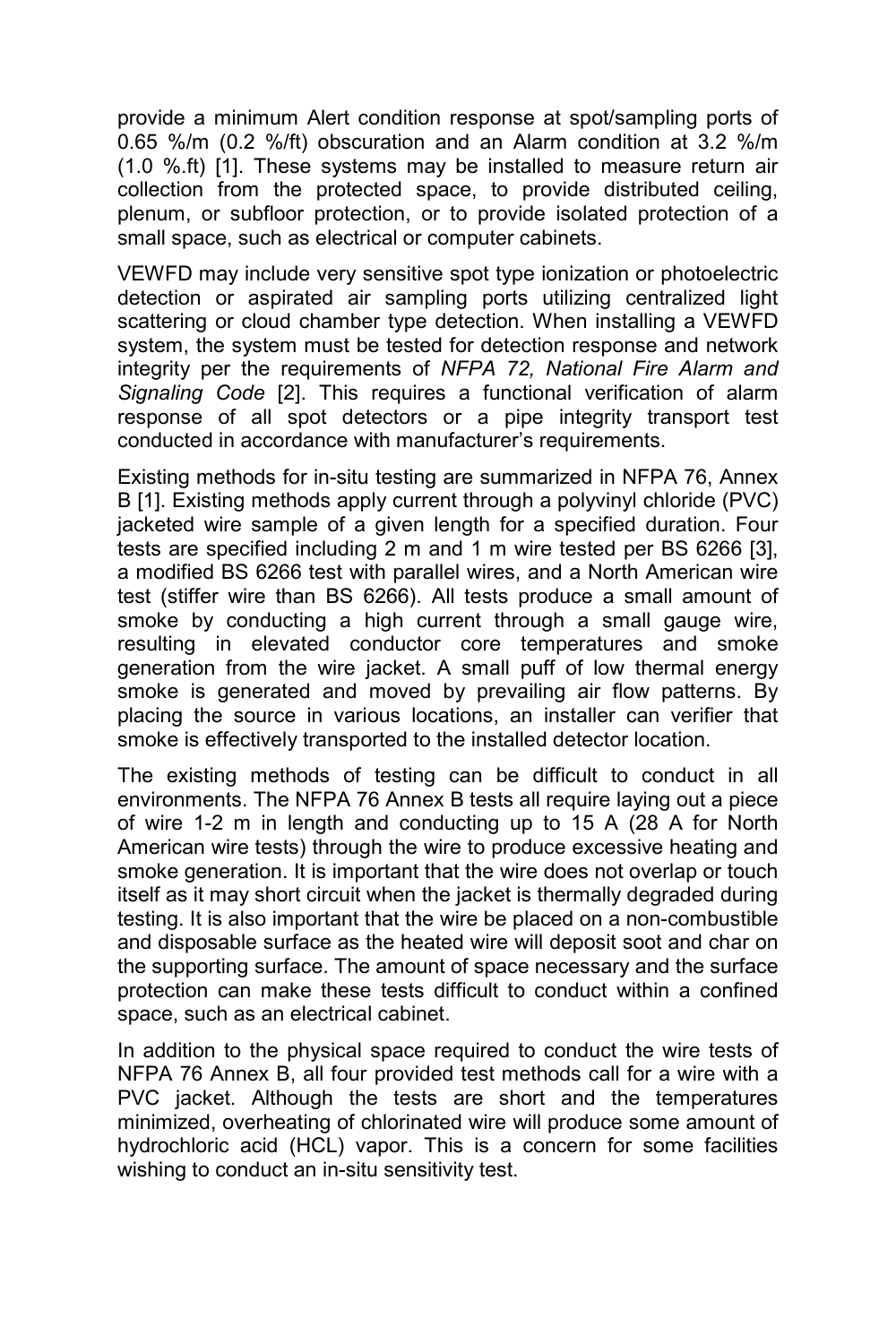In addition to the potential acidic vapor, the characteristics of smoke particles produced from wire jackets of various materials can vary greatly in size, shape, number, albedo, and other features critical to the effectiveness of certain types of detection (e.g., light scattering, ionization, cloud chamber, etc.). If the smoke test is intended to provide more information beyond the physical transport of smoke within the protected space (e.g., sensitivity response, alarm threshold), it is important to test smoke from a realistic hazard within the protected space. This will allow for the selection of the most effective detection technology and identification of the alarm thresholds necessary to provide desired levels of protection.

### **Alternative Smoke Generation Apparatus**

A series of development tests have been conducted to provide alternative smoke sources for in-situ testing of VEWFD systems. A wire cradle capable of supporting a 2m wire without overlapping wires and within contact of protected surfaces can be used when the existing tests must be conducted within a confined space. When other wire or more control is needed, an alternative test has been developed utilizing disposable cartridges of tightly wrapped wire externally heated by a controlled electric heater. This device has been named the Compact Incipient Smoke Detector Test Apparatus (CISTA). The wire cradle and CISTA are shown in Figure 1 below.



Fig. 1. BS 6266 Wire cradle (left) and Compact Incipient Smoke Detector Test Apparatus (CISTA) (right).

The wire cradle supports the wire on a series of insulated pegs and allows the 2m BS 6266 test to be conducted within a 10x12x1 cm profile. The CISTA design includes a 200 W temperature controlled cartridge heater mounted on an insulated ring collar within a 7.5x7.5x10 cm wire cage. The heater is mounted on an isolated post and the bottom of the wire cage is insulated with two layers of 6.35 mm thick insulation board.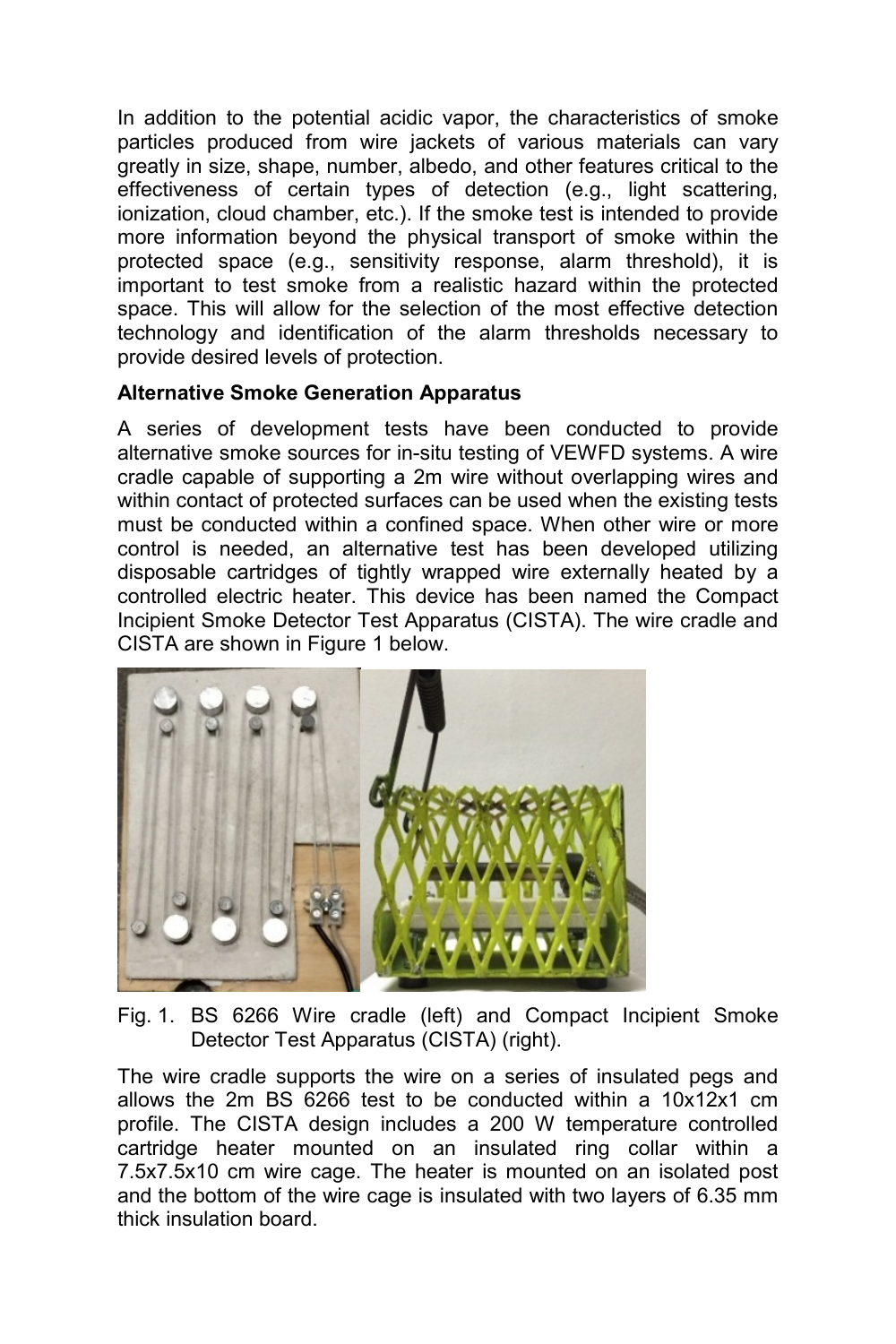The heater is operated with a programmable proportional-integralderivative (PID) controller allowing the user to specify a fixed temperature set-point or ramp to produce pre-determined levels of smoke output. Disposable wire cartridges of copper tube with tightly wrapped wire shown in Figure 2 are placed on the heater cartridge.





### **Smoke Box Characterization**

Testing was conducted using several different wire samples in a smoke box constructed in general accordance with the requirements of *Underwriters' Laboratories Standard for Safety 268: Smoke Detectors for Fire Alarm Systems* [4]. The box recirculates generated smoke at an air velocity at the detector of 9.75 m/min. Smoke production rates from the BS6266 wire cradle and several CISTA tested wires were measured by a white, incandescent spotlight bulb optical density meter (ODM), measuring ionization chamber (MIC), and a light scattering based aspirated smoke detector.

Tested wire cartridges included: 2m of polyvinyl chloride (PVC) with 10 strands of 0.1 mm tinned copper wire in the BS6266 cradle with 3 minutes of current; 3.2 m of the same PVC wire wrapped on a CISTA cartridge heated to 275 °C or 350 °C; 1.8  $\text{m}$  of cross-linked polyethylene (XLPE) 22 AWG TXL wire heated to 410 °C; and 2.2 m of 22 AWG fluorinated ethylenepropylene (FEP) wire heated to 650 °C. The XLPE wire contains ethane (C2H4), but no fluorine, chlorine, or other halogenated compounds. The FEP wire contains a copolymer of hexafluoropropylene and tetrafluoroethylene  $(C_5F_{10})$ . These wires were selected to represent a range of realistic compounds. The exposure temperatures for each wire were determined experimentally to provide comparable amounts of smoke production. The comparative ODM obscuration and MIC ionization signals are shown in Figure 3.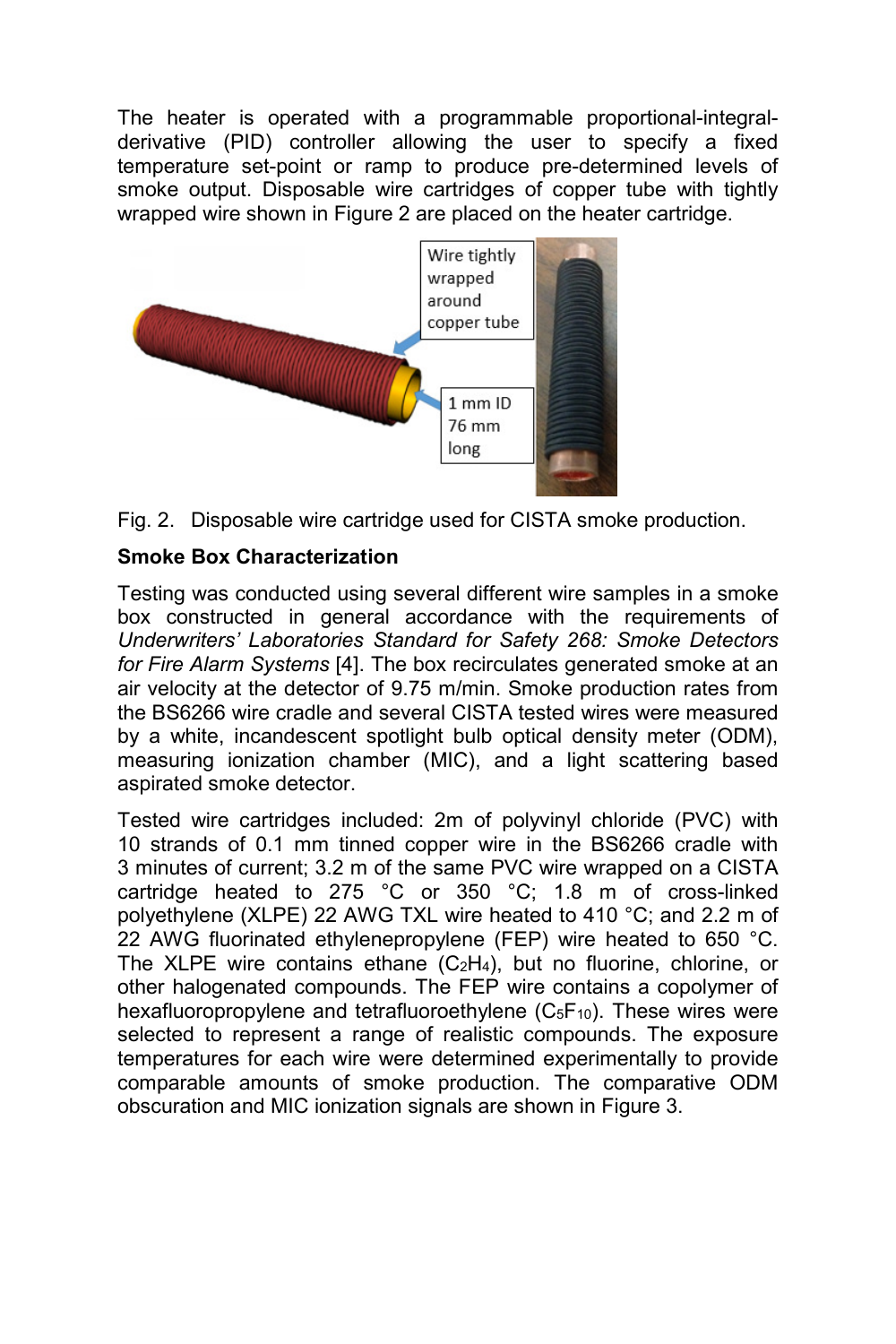



Each wire source produced smoke with distinctly different characteristics at different exposure temperatures. All sources produced large numbers of particles, and MIC responses were all less than 48 pA. MIC response is generally proportional to the number of particles present [5]. Temperatures required for smoke production varied greatly among the sources tested. PVC wire at 275 °C produced high MIC response but low obscuration and light scattering response. PVC and XLPE wires created high MIC and obscuration responses comparable to the BS6266 test method at exposure temperatures of 350 °C and 410 °C, respectively.

The FEP wire produced almost no obscuration or light scattering VEWFD response even at 650°C exposure. Low ODM response with high MIC response indicates that many particles produced were too small to be visible. Peak MIC, ODM, and VEWFD responses are shown in Table 1 for each source.

| <b>Wire Source</b>               | MIC(pA) | <b>ODM</b><br>(% / m) | <b>VEWFD</b><br>(% / m) | <b>VEWFD</b><br><b>Response</b> |
|----------------------------------|---------|-----------------------|-------------------------|---------------------------------|
| PVC Wire - 275°C                 | 41      | 1.3                   | 0.27                    | None                            |
|                                  | 41      | 2.9                   | 0.52                    | None                            |
| PVC Wire - 350°C                 | 32      | 29.5                  | 5.93                    | Alarm                           |
|                                  | 28      | 29.5                  | 5.55                    | Alarm                           |
| XLPE Wire - 410°C                | 23      | 27.9                  | 5.70                    | Alarm                           |
|                                  | 21      | 24.8                  | 4.40                    | Alarm                           |
| FEP Wire - $650^{\circ}$ C       | 48      | 0.4                   | 0.03                    | None                            |
|                                  | 31      | 0.6                   | 0.05                    | None                            |
| <b>BS62366</b><br>3 min overheat | 21      | 16.7                  | 2.85                    | Alert                           |

Table 1. Peak response of sensors in the smoke box.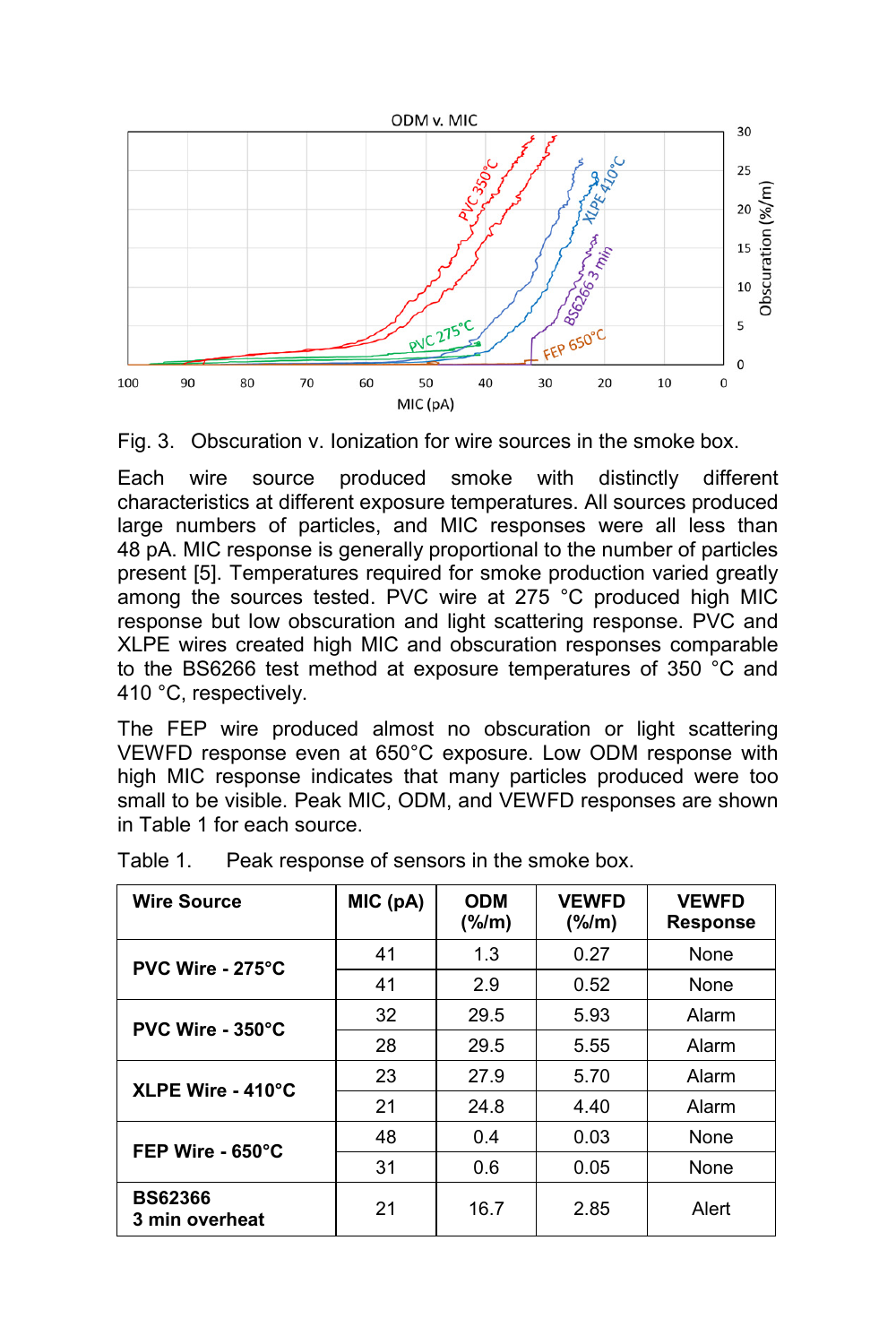The differences in particulate produced by various overheating materials should be considered when selecting a VEWFD system. If the bulk of electrical wiring is of high temperature FEP wire or detection of low temperature overheat conditions is necessary, an optical detector may not be the most appropriate sensor type. Ionization or cloud chamber type devices may provide better detection. In fact, slow ramping thermal exposure testing of electrical wiring and circuitry conducted by the National Institute of Standards and Technology (NIST) for the Nuclear Regulatory Commission (NRC) confirmed higher production of small invisible particles at lower temperatures than visible particle production [6].

# **Mock Electrical Cabinet Testing**

A series of tests were conducted to evaluate the smoke production sources in a mock electrical control or data center. A series of electrical cabinets were installed in a test room with a variable, controllable air flow. Cabinets tested included empty cabinets, cabinets full of electrical equipment, and a set of cabinets interconnected with open sides as shown in Figure 5.



Fig. 5. Mock electrical cabinet test space and full (left) and empty (right) cabinets.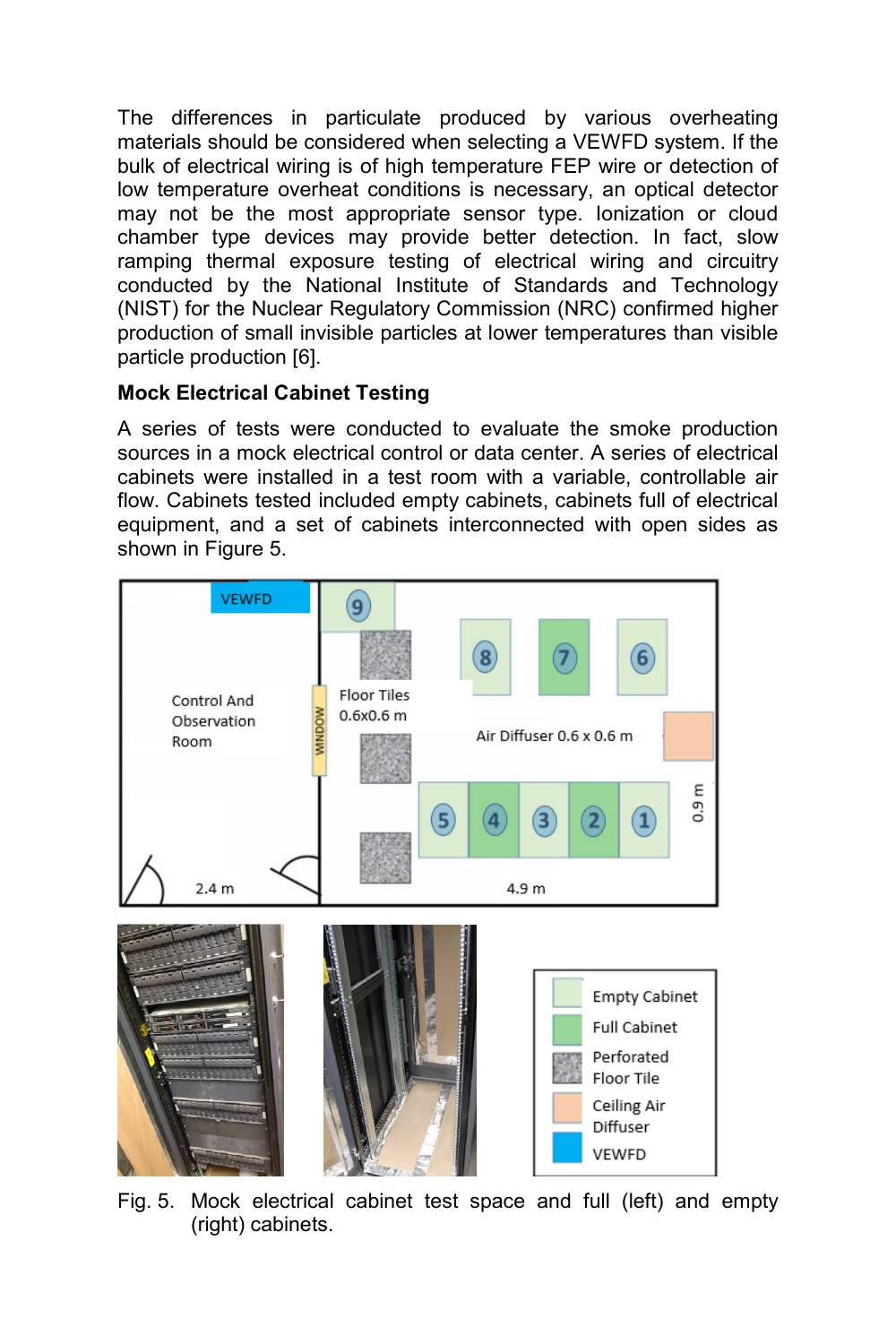Smoke concentrations were measured in the cabinets by a light scattering aspirated smoke detector, a condensation particle counter (CPC), and a mass concentration monitor (MCM) sampling from the top of the cabinet under test. The CPC detector used a split sample dilution filter to increase the measurable range of particle densities. The detector had a function range of  $100,000$  particles per cm<sup>3</sup>. Dilution factors ranging from 10/1 to 30/1 were applied to increase the range to over 3 million particles per cm<sup>3</sup>.

These tests evaluated the temperatures needed to produce alert (0.65 %/m) and alarm (3.2 %/m) responses in the light scattering VEWFD tested for various wire sources and to evaluate test repeatability. The temperature limits tested in the smoke box generally were found to produce alert responses for the VEWFD system tested for in-cabinet applications. Except for the FEP wire, which produced no VEWFD response up to 650 °C. In general, the PVC tests using the BS6266 method and the CISTA produced the lowest numbers of particles but provided high mass concentration and light scattering detector response. The FEP wire provided no obscuration or light scattering response but produced particle densities greater than 1.78 million per cm<sup>3</sup> for current and thermal overheat conditions. A summary of the peak particle densities, masses, and VEWFD responses measured in a range of test conditions are shown in Table 2.

The BS6266 wire test method using PVC wire produced low particle density concentrations (less than  $100,000$  per  $cm<sup>3</sup>$ ) and mass concentrations between 20-50 mg/m<sup>3</sup>. The particle densities measured for the PVC wire heated on the CISTA and using the BS6266 apparatus were an order of magnitude below the densities measured for XLPE and FEP wire sources. The XLPE wire tested on the BS6266 cradle produced over 2.3 million particles per cm<sup>3</sup> but mass concentrations below 30.5 mg/m<sup>3</sup>. When heated on the CISTA, the XLPE wire produced high particle densities above 1.1 million per cm<sup>3</sup> and mass concentrations over 100 mg/m<sup>3</sup>. These high concentrations resulted in light scattering VEWFD response over the 3.2 %/m alarm threshold. The PVC wire tests produced only alert level responses and the FEP wire produced no measurable response in the VEWFD system.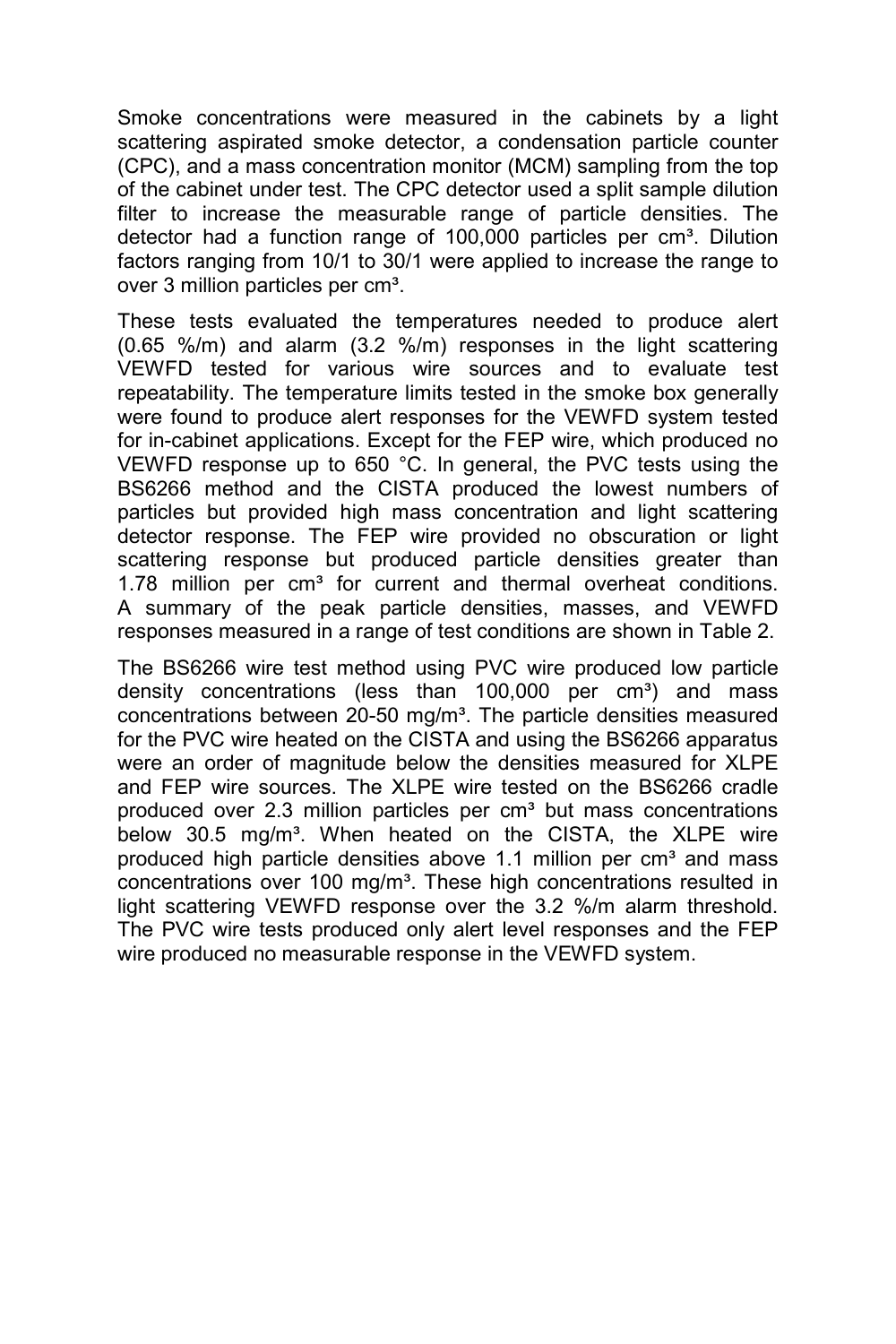|                  |                                                  |                 | <b>Test</b>     | <b>Particle</b><br><b>Density</b><br>$(\#x10^6/cm^3)$ | <b>Mass Range</b><br>(mg/m <sup>3</sup> ) | <b>VEWFD</b><br><b>Obs</b><br>(% / m) |
|------------------|--------------------------------------------------|-----------------|-----------------|-------------------------------------------------------|-------------------------------------------|---------------------------------------|
| <b>PVC Wire</b>  | <b>BS6266</b>                                    | <b>Loose</b>    | 1 min           | $0.089 - 0.090$                                       | $43.9 - 48.9$                             | $1.5 - 1.6$                           |
|                  |                                                  |                 | 3 min           | $0.09 - 0.13$                                         | $47.7 - 64.9$                             | $1.5 - 1.9$                           |
|                  |                                                  | Cradle          | 1 min           | $0.03 - 0.05$                                         | $20.9 - 22.7$                             | $0.6 - 0.7$                           |
|                  |                                                  |                 | 3 min           | $0.08 - 0.09$                                         | $42.2 - 49.8$                             | $1.8 - 1.9$                           |
|                  | <b>CISTA</b><br>275-400°C                        |                 |                 | $0.6 - 0.9$                                           | $53.2 - 163.0$                            | $1.7 - 2.7$                           |
| <b>XLPE Wire</b> | <b>BS6266</b><br><b>Wire Cradle</b><br>3 minutes |                 |                 | $2.3 - 3.0$                                           | $19.2 - 30.5$                             | $1.0 - 1.7$                           |
|                  |                                                  | 400°C           |                 | $1.1 - 1.6$                                           | $105.0 - 130.0$                           | $2.1 - 3.0$                           |
|                  | <b>CISTA</b>                                     | 410°C           |                 | $1.7 - 4.1$                                           | $71.5 - 159.0$                            | $1.7 - 3.6$                           |
|                  |                                                  |                 | 475°C           | $1.6 - 3.0$                                           | $202.0 - 400.0$                           | $5.9 - 11.5$                          |
|                  |                                                  |                 | $500^{\circ}$ C | $1.8 - 2.3$                                           | 146.0 - 226.0                             | $3.7 - 5.3$                           |
| FEP Wire         | BS6266                                           | Loose<br>1 min  |                 | 1.90                                                  | 3.4                                       | 0.0                                   |
|                  | <b>CISTA</b>                                     | $650^{\circ}$ C |                 | 1.78                                                  | 2.4                                       | 0.0                                   |

Table 2. Summary of In-cabinet Smoke Production Peak Measurements

### **Conclusions and Recommendations**

Alternative methods for producing controlled amounts of smoke for commissioning the installation of a VEWFD have been developed. Existing test methods may require too much space to be conducted in a small or secure environment or use chlorinated wire that may not be acceptable for in-situ testing. A thermally controlled wire cartridge can produce smoke in a compact and thermally isolated environment. The wire type used determines the temperature necessary to produce test smoke and the particle characteristics of the smoke produced. The temperature and wire should be selected to evaluate the sensitivity of an installed detector, or to select the sensitivity of a detector necessary to provide desired alarm response.